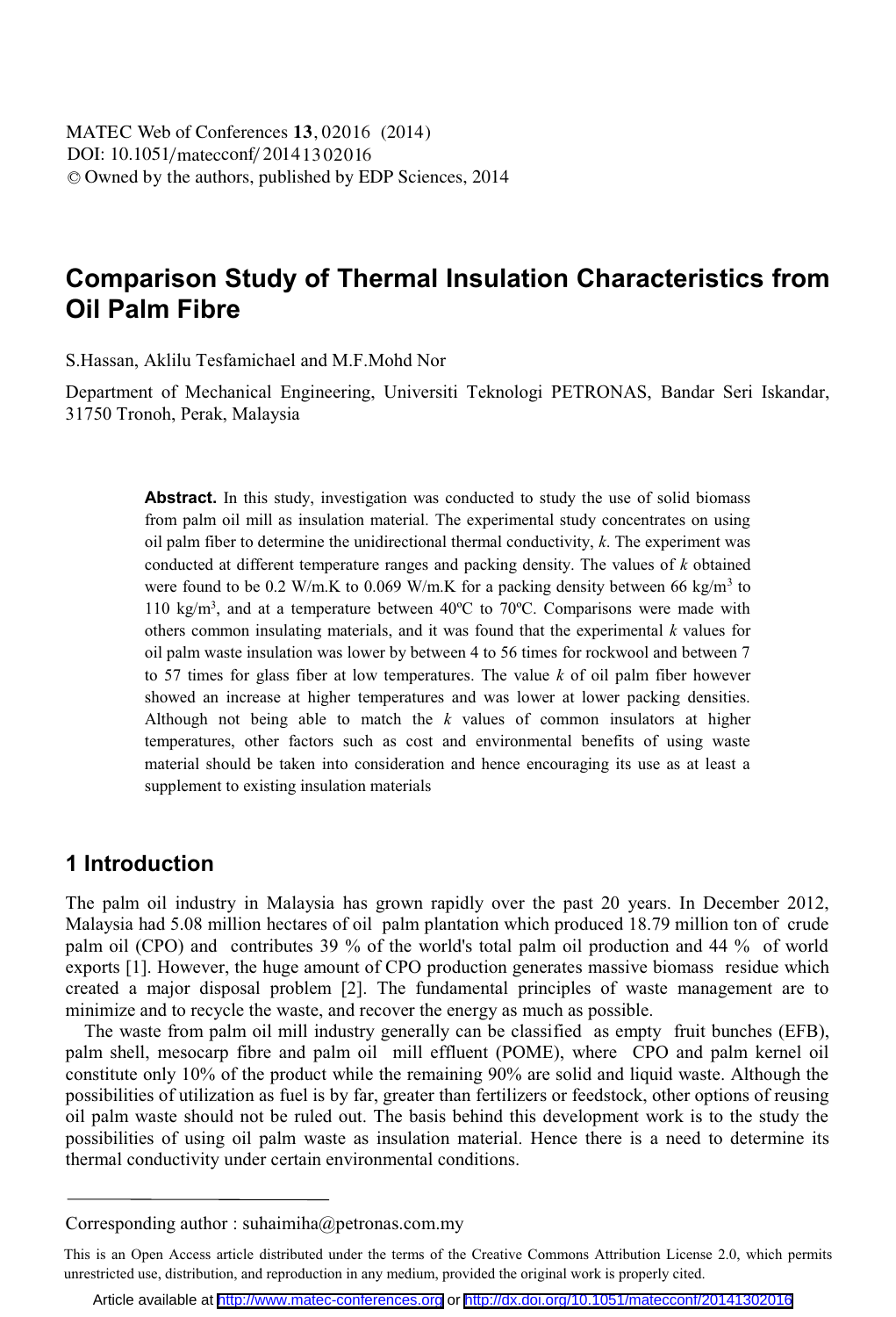Thermal insulation consisting of a single material, a mixture of materials, or a composite structure chosen has the objective of reducing heat flow. Its effectiveness is evaluated on the basis of thermal conductivity and depends on the physical and chemical structure of the insulation material. Thermal insulation material can be divided into three main categories: Fibrous, Cellular and Flake/Granule [3]. The fibrous type insulation has been commonly used in industrial processes especially as piping and furnace insulation. Research on physical and mechanical properties of palm oil wastes have been carried out [4], and palm oil wastes which contain air gaps in their micro structure have been reported to be poor conductors [5]. Since oil palm waste which mainly consists of fibers and shell have common physical properties as the material used in fibrous insulation, the development work would be focused toward this category of insulation.

Thermal conductivity, *k* is a measure of the flow of thermal energy through a unit thickness of a material under a given temperature gradient. Ramli et al [5], used Fourier's Law in determining the thermal conductivity of palm oil fibre. The relationship of variables under steady state conditions had been proven through Fourier's Law to follow:

$$
Q = -kA \frac{dT}{dx} \tag{1}
$$

Where :  $Q =$  heat transferred (W),  $A =$  cross sectional area (m<sup>2</sup>),  $k =$  thermal conductivity (W/m.K),  $dT$  = temperature difference (K),  $dx$  = sample thickness (m)

The modes of heat transfer involved in fibrous insulators include Solid Fiber Conduction, Convection, Radiation and Still Air Conductivity. The trends of changes in conductivity for the above heat transfer components are observed to vary as packing density increases in fibrous installations. The convection mode decreases most significantly due to impediments of convective currents while radiation gradually decreases due to scattering and reemissions at higher densities. Solid conduction on the other increases with densities due to better fiber contact. The still air component on the other hand remains almost constant as fibrous insulation consists of mainly an air medium, therefore not responsive to changes in density. An optimum packing density would need therefore need to be established before an insulation material used in an application. The published values of thermal conductivity for some selected fibrous and non fibrous insulation material is shown in the following Table 1.

| Material    | $k$ (W/m.K)     | Density $(kg/m^3)$ |
|-------------|-----------------|--------------------|
| Rock Wool   | $0.016 - 0.026$ | 9.6-32             |
| Glass Fiber | 0.036           | 64-140             |
| Polystyrene | 9.03            | 29-56              |

**Table 1.** Thermal conductivity of selected insulation material

### **2 Methodology**

The material used in the experiment was oil palm fibre collected from nearby palm oil mill. The raw material was 100% air dried before it was placed in the thermal conductivity test apparatus. The test apparatus was first calibrated within common insulating materials, and all test procedures were carried out in accordance to ISO 1180 [6]. Tests of thermal conductivities were carried out at different set points and different densities. Other mineral fibrous insulation material were also tested for its thermal conductivity for comparison purpose.

Based on Manohar [7], the oil palm fiber of waste material were place in a 254 mm  $\times$  254 mm  $\times$  51 mm wooden container for thermal conductivity measurement. Once the top cover of the equipment was secured in place, data was recorded at different temperature set points. The packing density of the insulating material was increased by adding more test material and repeating the earlier procedures.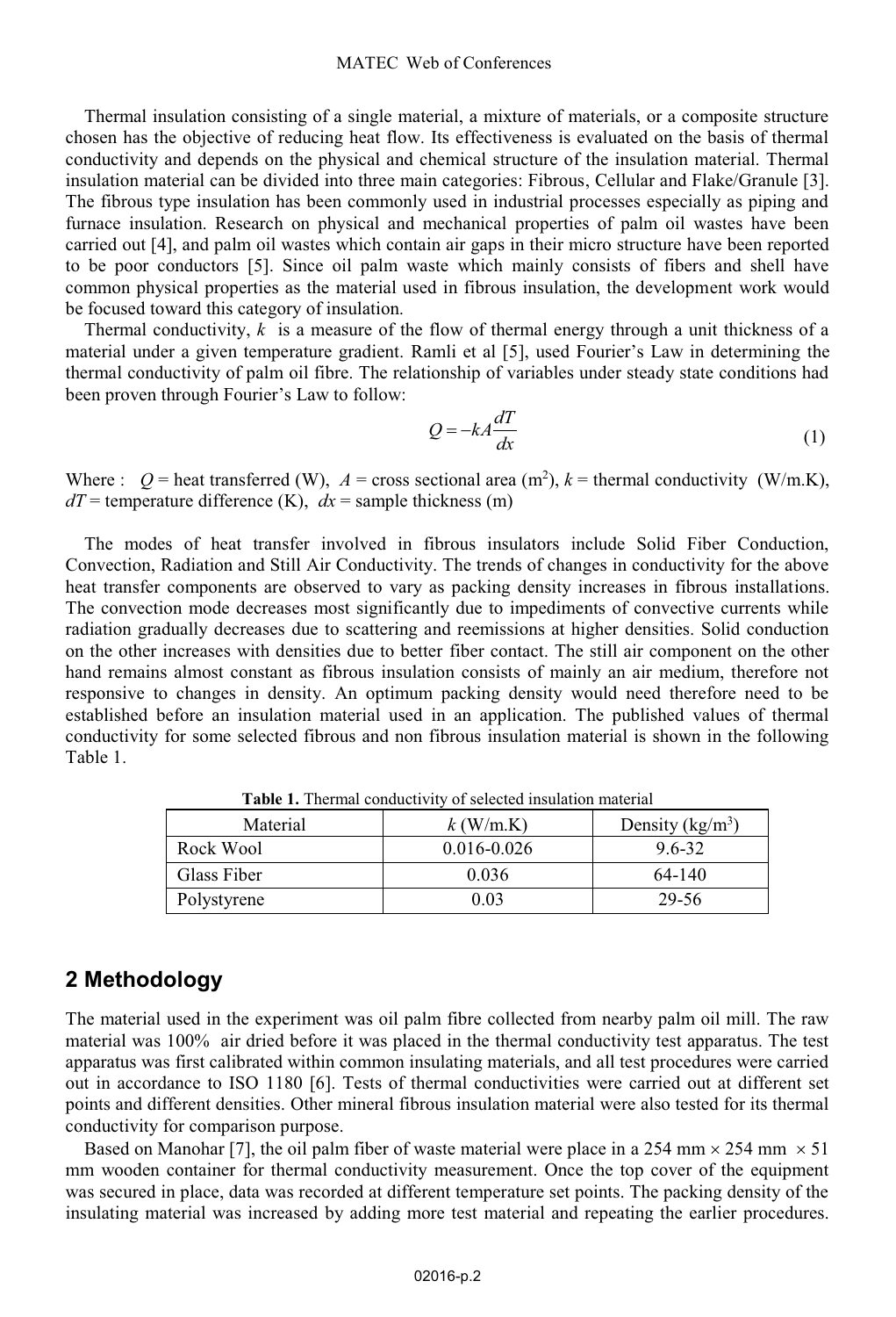Since the volume of the specimen is fixed, the density of the specimen is changed by adding or removing fibres from the specimen. In this way, the thermal conductivity of oil palm fibre at different densities can be determined.

Readings were observed to have been taken at long time intervals, due to the transient nature of heat transfer in fibrous materials, and the readings would have to be within a stable  $+/-1$ <sup>o</sup>C range before they could be accepted [8]. Calculations were carried out with the use of the following equation (2), based on Fourier's Law and the use of calibration constants.

$$
k = \frac{I[(C1 + (C2 \times T_m)) + (C3 + (C4 \times T_m))(HFM) + (C5 + (C6 \times T_m))(HFM^2)]}{dT}
$$
(2)

Where :  $l =$  thickness (m),  $C =$  calibration constant,  $T_m =$  mean temperature of the hot and cold sinks,  $dT$  = temperature difference of the hot and  $HFM$  = heat flow (mV).

### **3 Results and Discussions**

The results obtained indicate the performance of dry oil palm waste material as thermal insulators at specified temperature set points. As observed from the experimental data, the thermal conductivity values were greatly reduced after drying took place, hence the focus on testing dry samples. Different packing densities were also used to study its effect on the insulators performance. Table 2 shows the thermal conductivity results under different testing conditions and Figure 1 clearly illustrates the varying thermal conductivity values for the different packing densities and temperature set points.

| Density $\rho$ (kg/m <sup>3</sup> ) | Temperature $T$ (°C) | $k$ (W/m.K) |
|-------------------------------------|----------------------|-------------|
| 66                                  | 40                   | 0.02        |
|                                     | 60                   | 0.09        |
|                                     | 70                   | 0.10        |
| 88                                  | 40                   | 0.03        |
|                                     | 60                   | 0.07        |
|                                     | 70                   | 0.09        |
| 110                                 | 40                   | 0.01        |
|                                     | 60                   | 0.09        |
|                                     | 70                   | 0.10        |

**Table 2.** Thermal Conductivity at different densities and temperatures



**Figure 1.** Thermal conductivity values for the different packing density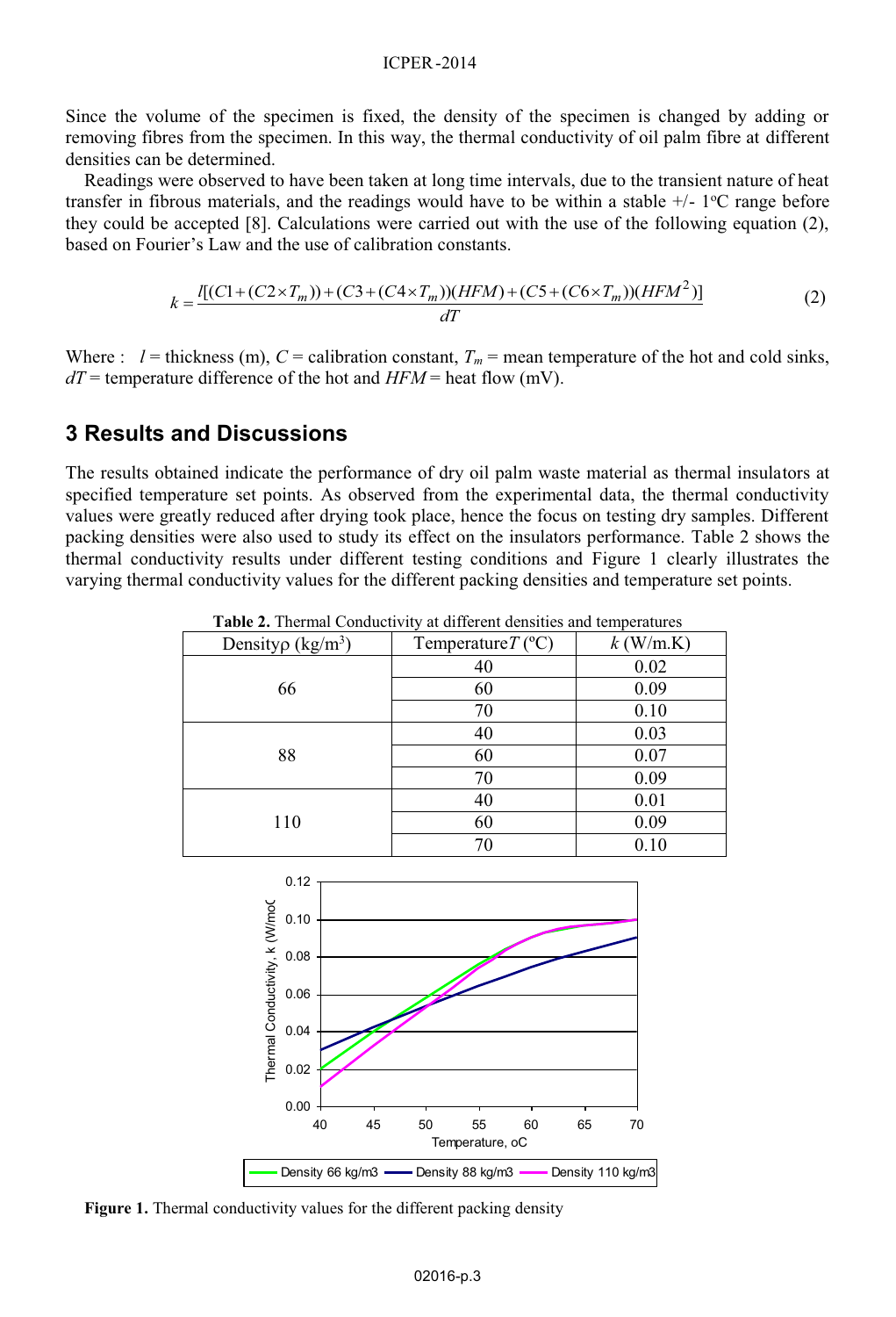#### MATEC Web of Conferences

The following Figures 2-5 illustrate the comparison of other common fibrous and non fibrous insulating materials with the oil palm waste insulators. The packing densities were varied from 66 kg/m<sup>3</sup> (sample 1,2,3), 88 kg/m<sup>3</sup> (sample 4,5,6) and 110 kg/m<sup>3</sup> (sample 7,8,9) and the temperature set points were at 40 °C, 60 °C and 70 °C respectively.



**Figure 2.** *k* values of palm oil fibre and rockwool **Figure 3.** *k* values of palm oil fibre and glass at different temperatures fibre at different temperatures



at different temperatures



fibre at different temperatures